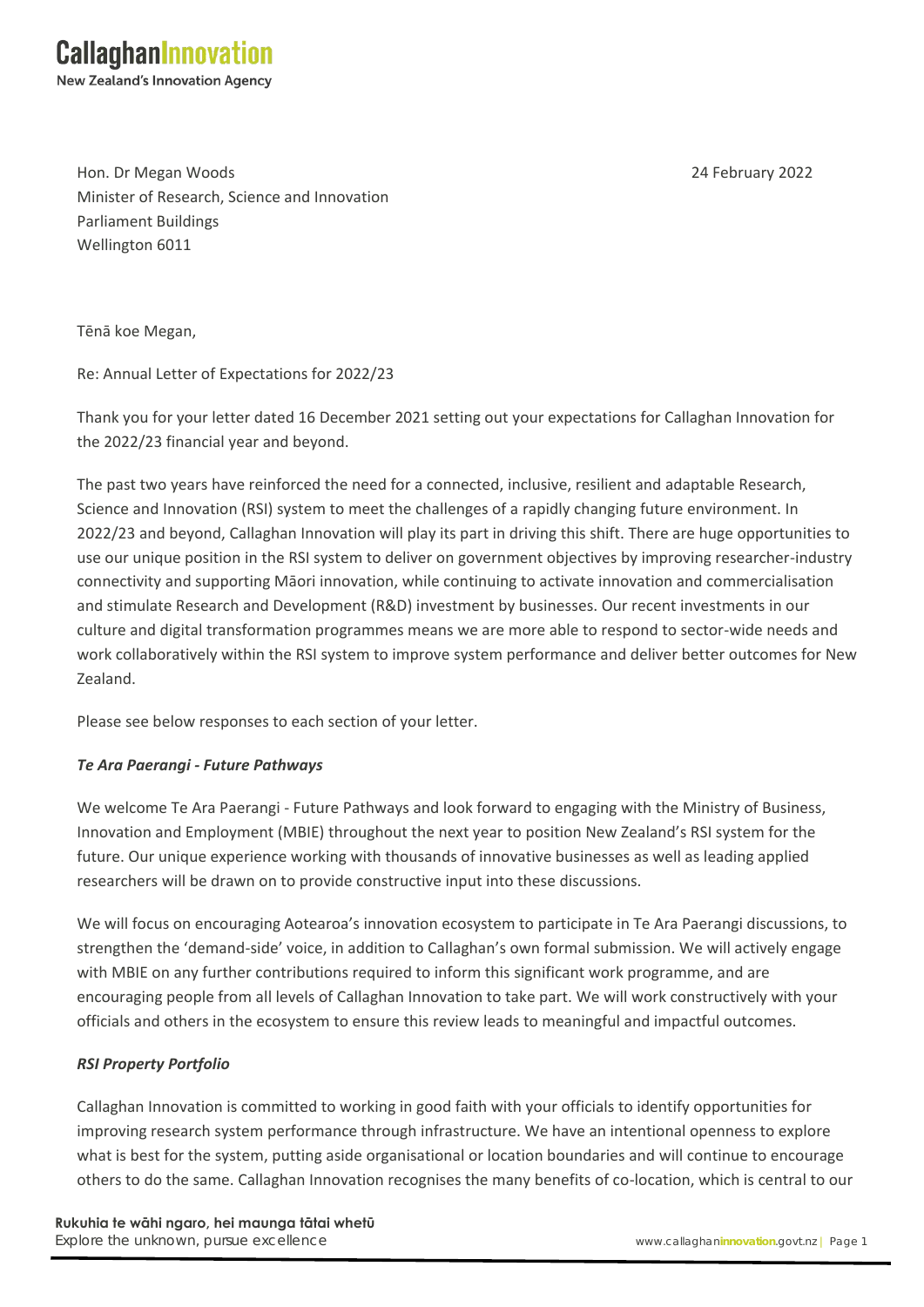work with current tenants at the Gracefield Innovation Quarter. We will work closely with MBIE to ensure we build a connected and adaptable property strategy, and understand investment must be seen at a system level not individual institution level. We are taking an active role in the current property strategy work.

### *Deliver on Government priorities*

We are committed to working with other parts of Government and Industry to drive forward strategies in key priority areas, including through the Industry Transformation Programmes.

We have established an internal 'Carbon neutral project' which has a comprehensive programme of work planned for 2022/23. A component of this is several decarbonisation initiatives that will transition us to a low emission future. We have gained Toitū Envirocare carbon reduce certification standard and will work to ensure we maintain this accreditation standard.

#### *Well-being and workforce inclusion*

We know that building and maintaining a strong workplace culture which supports the wellbeing of our people and is inclusive and diverse, is critical to achieving our impact. In 2022/23 we will complete a review of our policies and practices to ensure we act as a good employer. We are shifting our approach and reviewing all our people policies so that they reflect our new behaviours and drive the open, transparent and collaborative culture we strive for.

Our new Diversity, Equity, Inclusion and Belonging plan will guide our approach to improving in this area. In 2022/23 this plan includes components of the Public Service Pay Gap Action Plan, continuing our work to correct for pay parity and review and plan for all employees earning under \$80k. It also includes the implementation of a Recruitment Diversity Strategy and internal education and capability building to address issues such as unconscious bias.

We have reviewed our Diversity, Equity, Inclusion and Belonging plan against the expectations in the Diversity in Science Statement and we are confident there is strong alignment.

#### **Te Ao Māori**

A core pillar of our work in 2022/23 will be enhancing partnerships with Māori and honouring Te Tiriti o Waitangi, which will build on the work currently underway. We are taking a multi layered approach to this area of work, strengthening our co-designed Tiriti partnerships, expanding our resources and products to support Māori innovation, and investing in our internal knowledge and capability to embed Te Ao Māori across the organisation, ensuring all parts of Callaghan understand and fulfil their role as Tiriti partners.

Specifically in 2022/23:

- We will increase our resources to ensure we have more people working directly with Māori organisations, co-develop products which are tailored specifically to Māori needs, and ensure Māori Innovators are central to our work in this space.
- We will continue our co-design approach to our partnership agreements with Mana whēnua Te Atiawa (Gracefield Innovation Quarter) and Ngāi Tahu (Christchurch office), and look to expand this work with other Iwi.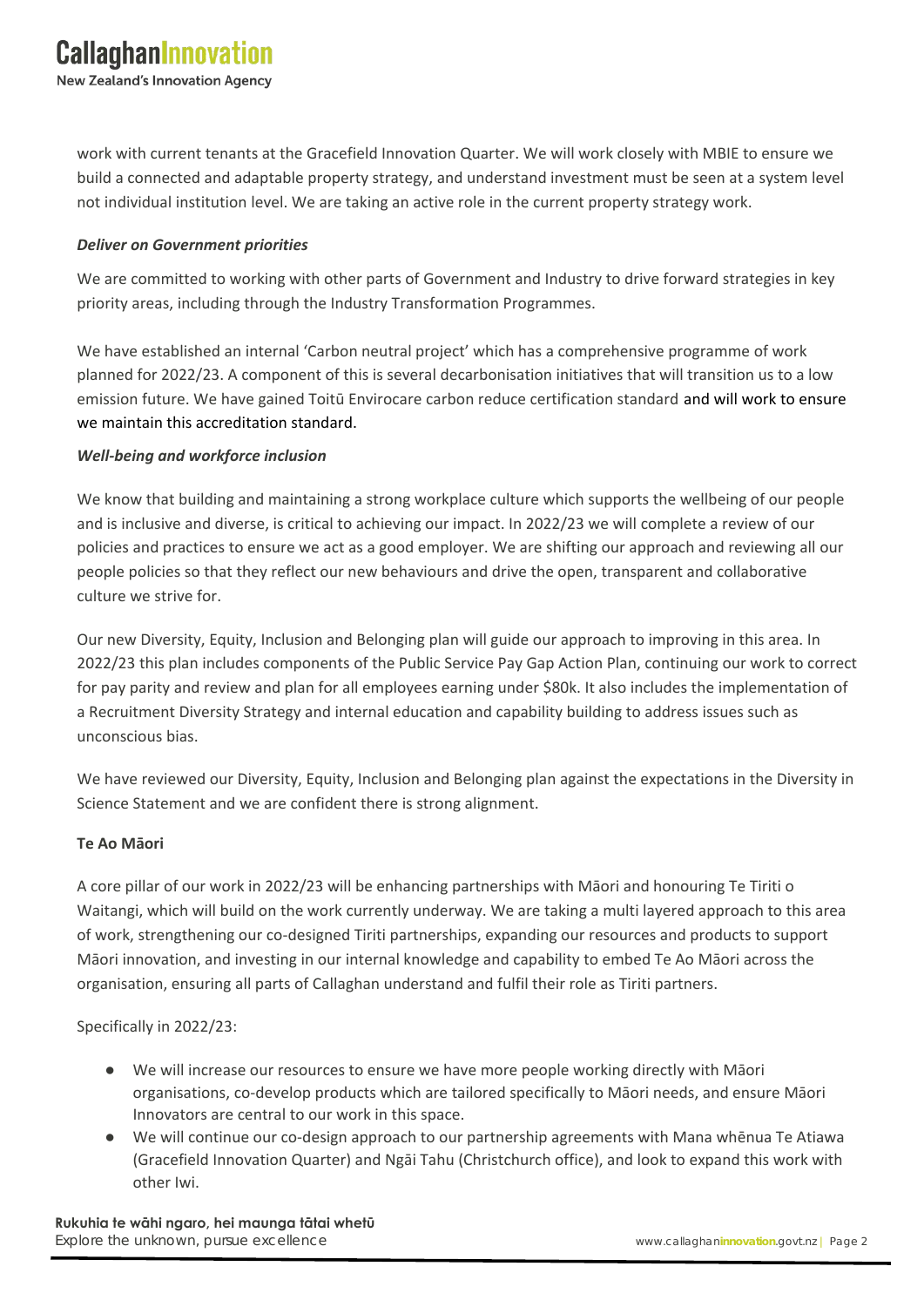**New Zealand's Innovation Agency** 

- Use our existing Te Tiriti and Māori Innovation roadmaps to expand our [Te Tiriti](https://docs.google.com/document/d/1EU-lerrbkjFP1kGVF_MZUv9RK-UWSKjx/edit#heading=h.22vxnjd) training approach across Callaghan Innovation as well as further scale up our te reo learning programme of activities.
- With the assistance of our Māori economy team, we will embed Te Tiriti across all our work by applying a Te Ao Māori lens to all of our products and services.

We will engage with others across the RSI system to share learnings in this area, and will keep your officials informed of our activities, learnings and results.

#### *eResearch and use of technologies*

Callaghan Innovation does not have any planned investment in new eResearch in 2022/23.

We are committed to supporting eResearch initiatives across the science and innovation community, and will work with MBIE and stakeholders on this.

We have renewed our focus on cyber security maturity and our commitment to prioritise improvements to operational work. Our targeted investment will continue to acquire appropriate tooling, to manage the changing threat landscape; to raise user awareness; and promote education on security.

#### *Specific priorities for Callaghan Innovation*

#### **The implementation of the Research and Development Tax Incentive**

The Research and Development Tax Incentive (RDTI) continues to be Callaghan Innovation's key priority. We understand that this is a flagship policy. Building on the improvements delivered this year, we will continue to work with MBIE and Inland Revenue to enhance the scheme's performance, including through redesigning the customer journey to deliver a more joined up experience that better delivers on the expectations of customers.

We will continue to use the customer engagement capability established this year to educate and onboard new customers, with a focus on ex Growth Grant customers, Project Grant customers, and those customers who have enrolled in the scheme via myIR, but not yet submitted an application for the tax incentive.

We look forward to working with MBIE officials to ensure other financial support mechanisms are onramps or complementary to the RDTI as the flagship Government support mechanism.

### ● *Improving research-industry connectivity*

We are conscious of our important role as a connector between businesses and the wider RSI sector. We will undertake this role through delivery of existing programmes, along with bringing in some additional focus areas.

Through our current programmes we will continue to support these connections both commercially (via our business development teams) and more generally through recommendations and introductions between our customers and the wider ecosystem.

Engagement across the research sector is a key element of the HealthTech Activator, particularly with our direct connection as a commercialisation mechanism of the National Health Research Strategy along with our constituent position as a founding organisation alongside University of Auckland, Victoria University, University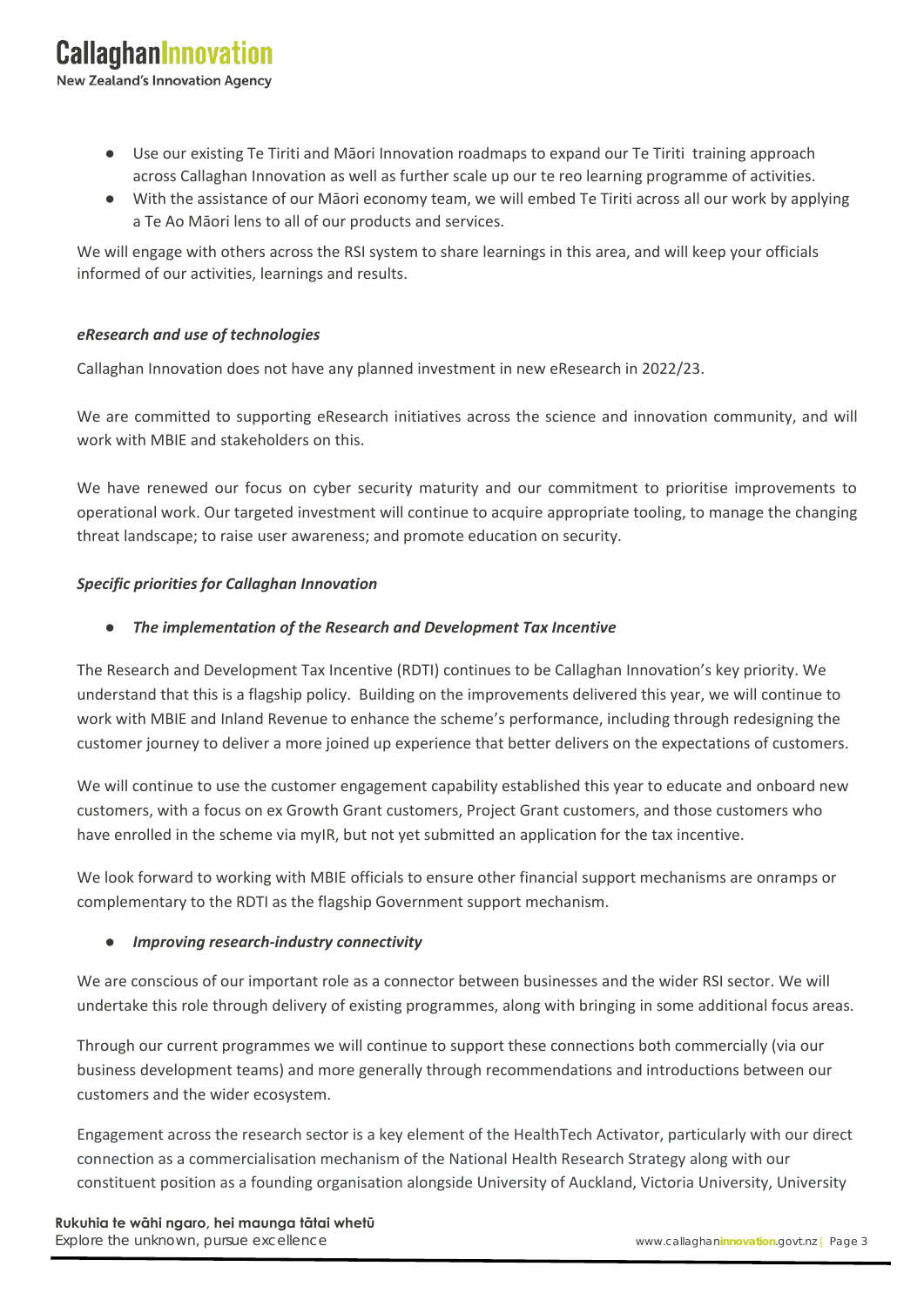of Canterbury, Otago University and Auckland University of Technology in the Consortium for Med Device Tech (CMDT) and our association with Te Tītoki Mataora - Medtech Translator, recently funded by MBIE.

Similarly, the Callaghan Innovation led "NZ CleanTech Mission Partnership" brings together a group of supporting Government Agencies and members of the research sector, including founding partners Auckland University and Science for Technological Innovation, with the dual purpose of accelerating entrepreneur-led innovation and driving greater commercialisation of CleanTech research.

Our role as ecosystem connector has been a key consideration through our recent transformation activities which has seen us establish a new role of Research Commercialisation Advisor within our commercialisation group. This role has specifically been established to act as an expert connector between business and the RSI ecosystem and help drive forward our activities in this space in 2022/23.

Alongside this structural change we have also identified a number of potential new offerings to further support and grow the connection between industry and the RSI ecosystem which we intend to further explore in 2022/23. This includes developing products that better package and target our skills and expertise to enable our Applied Scientists to play a bridging role with industry and parts of the science community that are less used to working directly together. We will ensure your officials are informed of progress in this area, and that these offerings complement the other government programmes and products that Callaghan Innovation operationalise.

### ● *Transformation completion*

The current organisational transformation programme will be completed in this current year. In 2022/23 we will be strongly positioned based on the operating model work to deliver to our mission, purpose and related government policy.

# ● *Financial Sustainability, financial management and forecasting*

Our intent is to get back to a fiscally neutral position for FY 2023 to ensure that the organisation maintains its financial sustainability. A key priority of our recent organisation redesign has been ensuring that we reduce our overall staff cost to ensure we return to financial sustainability and work more effectively, which will be realised in 2022/23.

We understand the importance of accurate forecasting. Following a review of our financial management, we have made a range of adjustments this year to ensure we have strong processes in place across the organisation and within the finance function. We also understand the need to manage within existing funding and available reserves.

Our new CFO will work closely with our Board and MBIE in this area to ensure confidence is built and maintained.

# ● *Gracefield Innovation Redevelopment*

We understand the importance of the Gracefield Innovation Quarter programme of work, and the necessity to deliver in the extended timeframe and within budget.